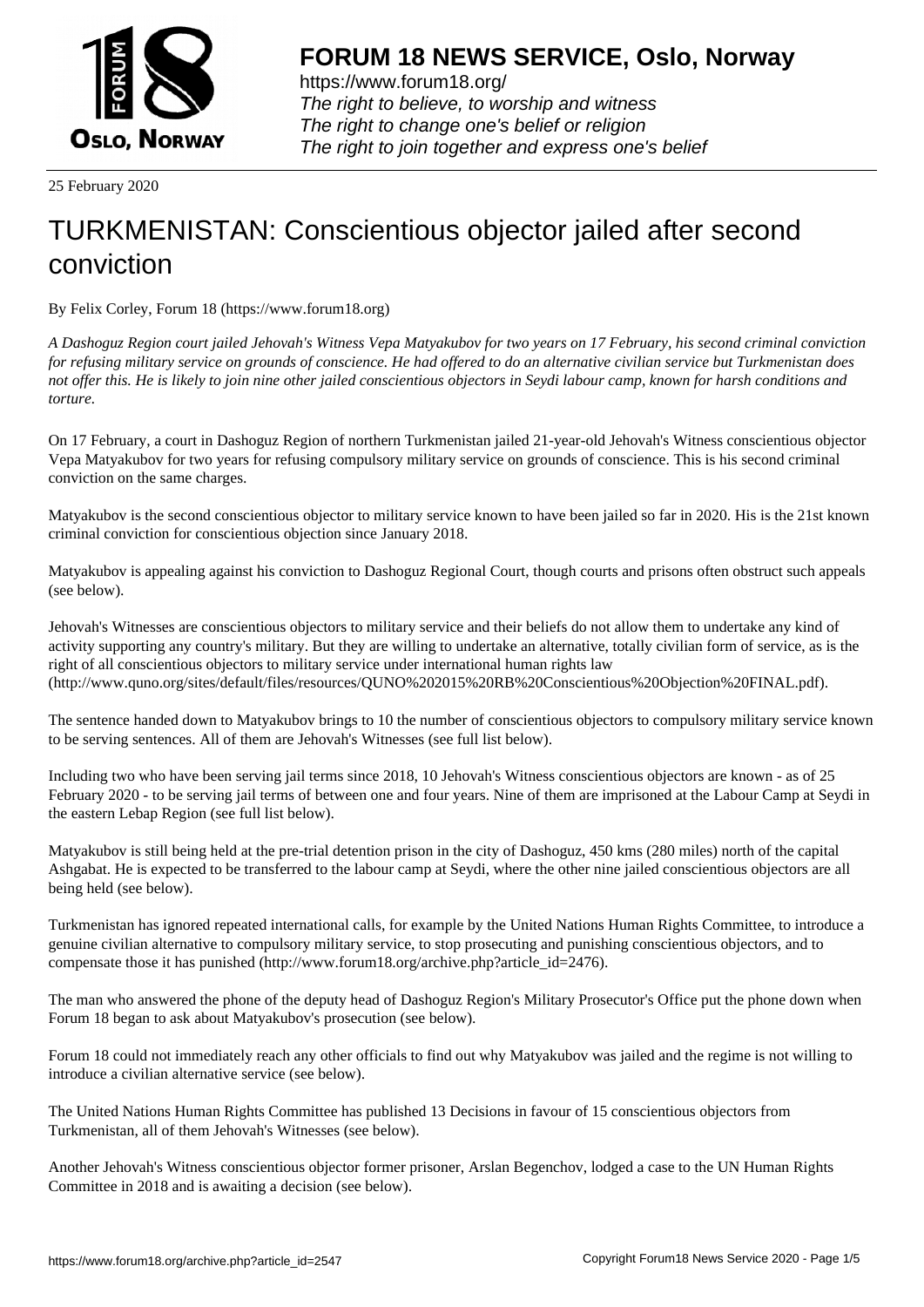longer jail terms (see below).

## No alternative to compulsory military service

Turkmenistan offers no alternative to its compulsory military service (http://www.forum18.org/archive.php?article\_id=2244). Military service for men between the ages of 18 and 27 is generally two years. Article 58 of the 2016 Constitution describes defence as a "sacred duty" of everyone and states that military service is compulsory for men.

Young men who refuse military service on grounds of conscience generally face prosecution under Criminal Code Article 219, Part 1. This punishes refusal to serve in the armed forces in peacetime with a maximum penalty of two years' imprisonment or two years' corrective labour.

Criminal Code Article 219, Part 2 punishes refusal to serve in the armed forces in peacetime "by means of inflicting injury to oneself, or by simulation of illness, by means of forgery of documents, or other fraudulent ways". Punishment is a jail term of one to four years. The first known use of Article 219, Part 2 to punish a conscientious objector was the case of Azat Ashirov, while Serdar Dovletov's case was the second (see below).

From 2014, courts punished conscientious objectors with corrective labour or suspended prison terms (http://www.forum18.org/archive.php?article\_id=2244), rather than imprisonment. However, jailings resumed in January 2018.

Courts jailed 12 conscientious objectors in 2018, two of them for two years and 10 for one year. (http://www.forum18.org/archive.php?article\_id=2443) Courts jailed 7 conscientious objectors in 2019, one of them for four years, one for three years, one for two years and four for one year. (http://www.forum18.org/archive.php?article\_id=2522)

Calls for alternative civilian service ignored

Turkmenistan has ignored repeated international calls to introduce an alternative to compulsory military service. The most recent call came in the latest United Nations (UN) Human Rights Committee Decision, published in September 2019.

The Human Rights Committee has issued 13 Decisions in favour of 15 conscientious objectors from Turkmenistan, all of them Jehovah's Witnesses. In its most recent such Decision, published on 17 September 2019 (CCPR/C/126/D/2302/2013 (http://undocs.org/CCPR/C/126/D/2302/2013)), it ruled that the right to freedom of religion or belief of former conscientious objectors Juma Nazarov, Yadgarbek Sharipov, and Atamurad Suvhanov had been violated by their jailing.

Nazarov (http://www.forum18.org/archive.php?article\_id=1733) and Sharipov were jailed in 2012 (http://www.forum18.org/archive.php?article\_id=1802), and Suvhanov (for the second time) in 2013 (http://www.forum18.org/archive.php?article\_id=1817). The men had lodged their Human Rights Committee appeals in August 2013.

All three men also complained of "inhuman and degrading treatment" after their arrests. The Human Rights Committee stressed that Turkmenistan is under an obligation to make reparation to Nazarov, Sharipov and Suvhanov for the violations of their rights under the International Covenant on Civil and Political Rights, including to "expunge their criminal records and to provide them with adequate compensation. The State party is also under an obligation to avoid similar violations of the Covenant in the future".

The Committee therefore urged Turkmenistan to meets its obligations to avoid similar violations such as by changing the law, "for instance, by providing the possibility of exemption from service or alternative service of a civilian nature".

Another conscientious objector former prisoner, Arslan Begenchov, lodged a case to the UN Human Rights Committee on 20 June 2018 and is awaiting a decision, Jehovah's Witnesses told Forum 18. When sentenced in Charjew to one year's imprisonment in January 2018, Begenchov was the first conscientious objector to be sentenced to prison since 2014 (http://www.forum18.org/archive.php?article\_id=2363).

Why no alternative civilian service?

Forum 18 was unable to find out why the authorities will not introduce an alternative civilian service and why conscientious objectors who are willing to perform such an alternative service, like the 10 Jehovah's Witness young men, continue to be jailed.

The telephones of the regime-appointed Chair of the Mejlis (Parliament) Human Rights Committee Yusupguly Eshshayev and the regime-appointed Human Rights Ombudsperson Yazdursun Gurbannazarova went unanswered each time Forum 18 called on 25 February.

Many prisoners of conscience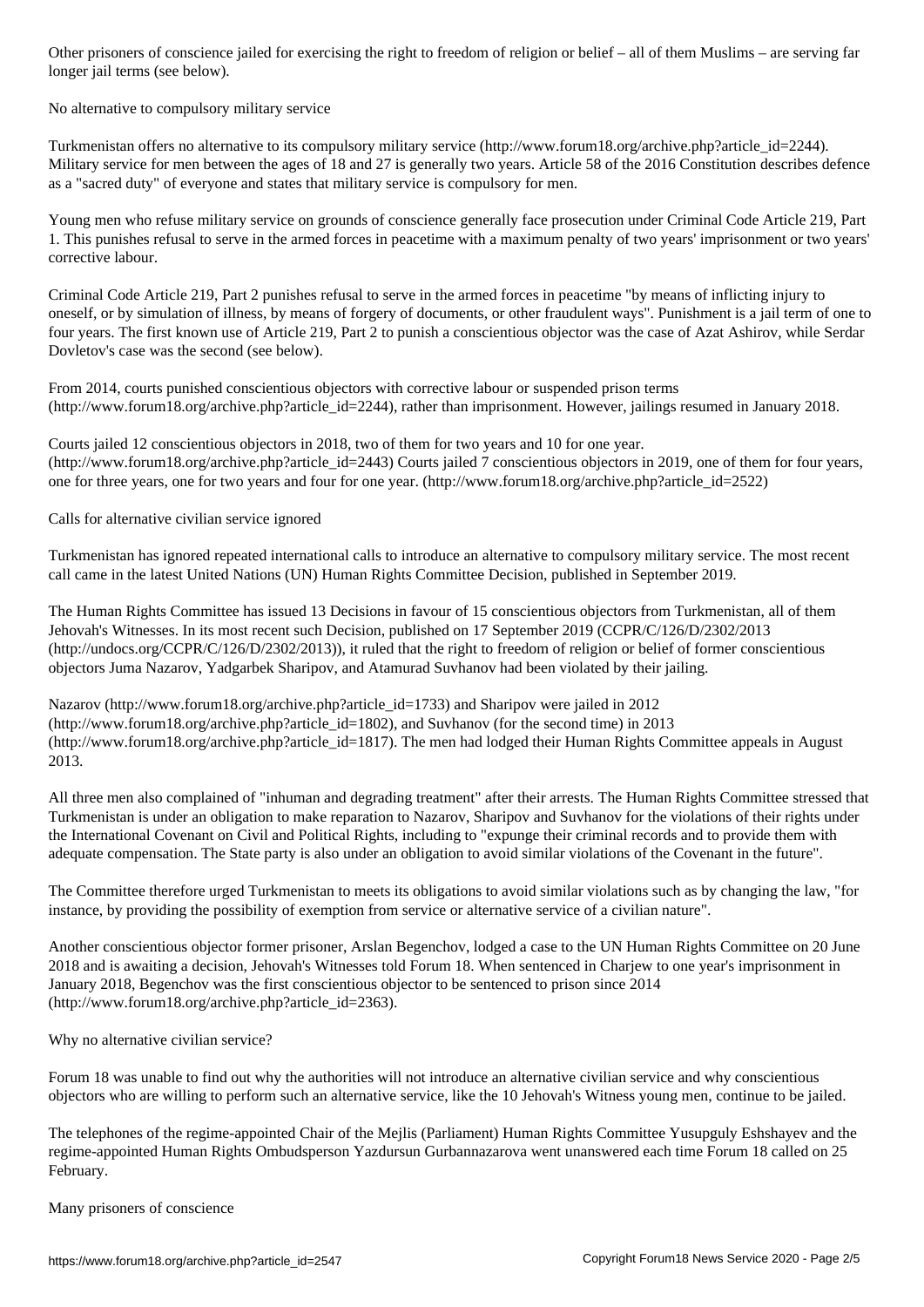The 10 jailed conscientious objectors are among the many people Turkmenistan has jailed for exercising freedom of religion or belief. (http://www.forum18.org/archive.php?article\_id=2244)

Five Muslims who met to study the works of theologian Said Nursi failed to overturn their 12-year jail terms at Turkmenistan's Supreme Court in July 2018. Four of the five are in the top-security prison at Ovadan-Depe (http://www.forum18.org/archive.php?article\_id=2399), where prisoners have suffered torture and death from abuse or neglect.

More than 60 Muslims from in and around the eastern city of Turkmenabat were imprisoned in 2013 and after to punish them for their involvement in a Muslim study group. Most or all the prisoners are believed to be held at Ovadan-Depe. Relatives often have no information as to whether they are still alive. Three of the group are known to have died in prison. (http://www.forum18.org/archive.php?article\_id=2318)

Two-year Dashoguz jailing

The authorities have again convicted Vepa Bahromovich Matyakubov (born 19 August 1998), a Jehovah's Witness from the northern Dashoguz Region's ethnic Uzbek minority, for refusing compulsory military service on grounds of conscience.

Matyakubov's older brother Dovran was convicted and imprisoned twice for his conscientious objection to military service, in December 2010 and again in December 2012. Dovran Matyakubov was released from his second sentence under amnesty in October 2014. (http://www.forum18.org/archive.php?article\_id=2009)

A Military Conscription Office summoned Vepa Matyakubov in autumn 2019 in the first national call-up since he completed a two-year correctional labour sentence handed down in 2017. He told the Office that he could not perform military service because of his religious beliefs and said he was ready to perform a fully civilian alternative service.

Boldumsaz District Court had convicted Matyakubov in February 2017 under Criminal Code Article 219, Part 1 for refusing military service. The sentence allowed him to live at home under restrictions, but during the two years the state took 20 per cent of his wages. (http://www.forum18.org/archive.php?article\_id=2318)

On 1 October 2019, the Military Conscription Office declared Matyakubov fit for military service, Jehovah's Witnesses told Forum 18. The District Prosecutor's Office summoned him for questioning on 13 November 2019. Prosecutors lodged a criminal case against him under Criminal Code Article 219, Part 1 ("Rejecting call-up to military service").

Matyakubov's Indictment, dated 5 February 2020, stated that "based on an expert study" of 15 January 2020 by the government's Commission for Work with Religious Organisations and Expert Analysis of Resources Containing Religious Information, Published and Printed Production, "the religion of Jehovah's Witnesses is not officially registered in Turkmenistan".

Jehovah's Witnesses are among many religious communities of a wide range of faiths denied state registration (http://www.forum18.org/archive.php?article\_id=2244). Their most recent unsuccessful application was in 2008.

In February 2020, Prosecutors handed Matyakubov's case to Boldumsaz District Court. On 17 February, Judge Aganepes Omarov convicted him for a second time under Criminal Code Article 219, Part 1 and handed down a two-year ordinary regime labour camp term.

The same day Matyakubov completed his appeal to Dashoguz Regional Court, which was formally lodged on 21 February, Jehovah's Witnesses told Forum 18. Appeals are lodged to the court that handed down the initial decision. That court then hands them on to the higher court.

The chancellery of Dashoguz Regional Court told Forum 18 on 25 February that it has not yet received Matyakubov's appeal. Telephones at Boldumsaz District Court went unanswered each time Forum 18 called the same day.

Matyakubov is still being held in the Temporary Detention Prison (DZ-E/7) in Dashoguz Region. He is expected to be transferred to the labour camp at Seydi, where the other nine jailed conscientious objectors are all being held.

The telephone at the Temporary Detention Prison went unanswered when Forum 18 called on 25 February.

Second convictions

Vepa Matyakubov is the second recent conscientious objector criminally sentenced twice for his military objection.

Kerven Kakabayev, a Jehovah's Witness from Koneurgench in Dashoguz Region, was sentenced in December 2014 to two years' corrective labour, with the state taking 20 per cent of his income,  $\frac{http://www.forum18.org/architecture.php?article id=2196)}{$  for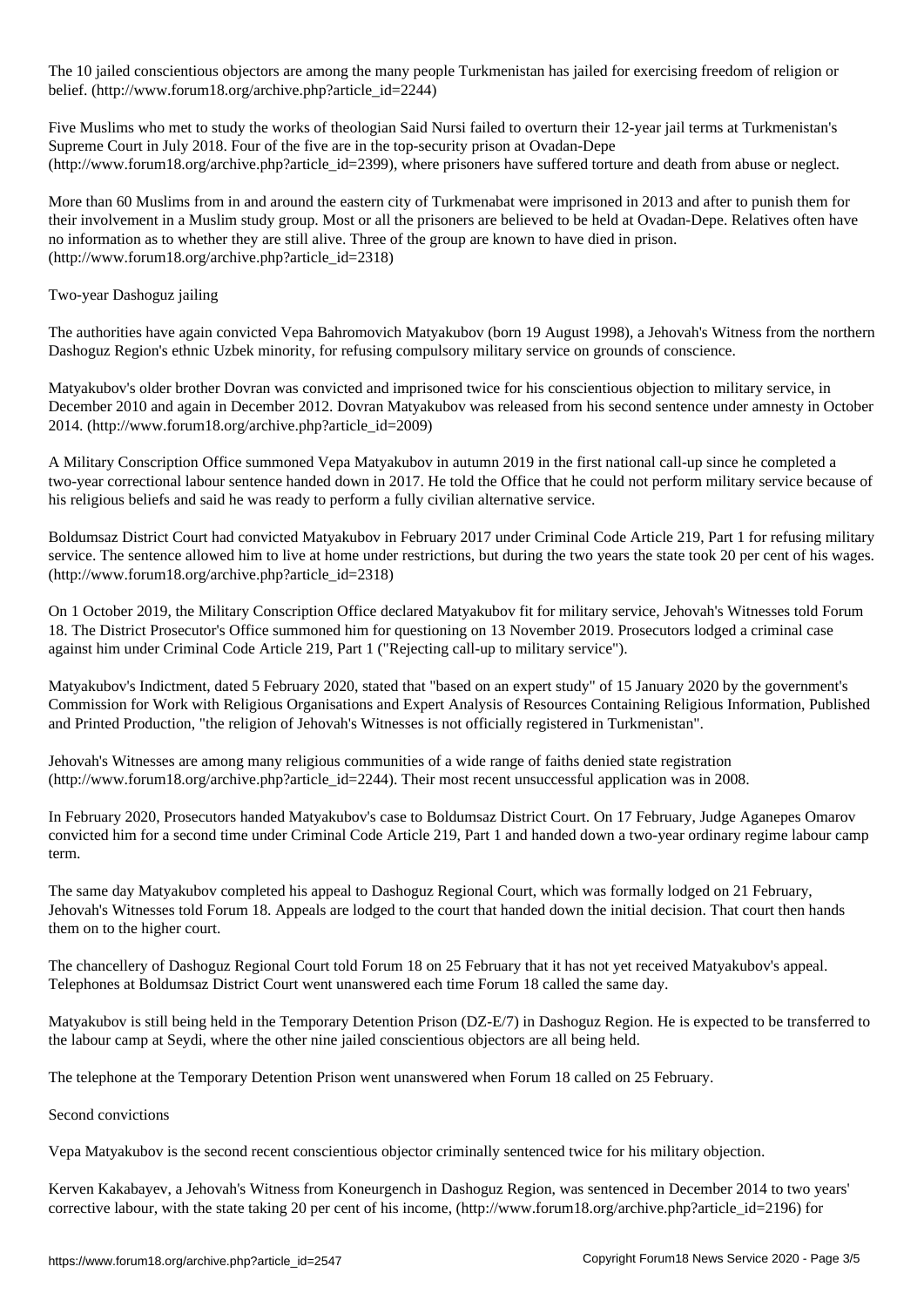again called him up and he was jailed in January 2018 for one year (http://www.forum18.org/archive.php?article\_id=2363). He was freed at the end of his sentence in January 2019.

Appeal rejected, transfer to labour camp

A court has rejected the appeal of the first conscientious objector to have been jailed in 2020, Kamiljan Ergashovich Ergashov (born 27 June 2001).

Ergashov – who is from the village of Shohrat in Niyazov District of Dashoguz Region, just a few kilometres from the border with Uzbekistan - is the sole bread winner in his family.

On 13 January 2020, Niyazov District Court convicted Ergashov under Criminal Code Article 219, Part 1 ("Rejecting call-up to military service") and sentenced him to two years' imprisonment. (http://www.forum18.org/archive.php?article\_id=2537)

Ergashov appealed against his conviction to Dashoguz Regional Court, but a panel of three judges chaired by Goyunly Agoyliyev rejected his appeal on 4 February.

On 6 February, following the rejection of his appeal, Ergashov was transferred from the Temporary Detention Prison (DZ-E/7) in Dashoguz Region to serve his sentence in the labour camp in Seydi, Jehovah's Witnesses told Forum 18.

Nine jailed conscientious objectors in Seydi Labour Camp

Matyakubov's jailing brings to 10 the number of Jehovah's Witness conscientious objectors known - as of 25 February - to be serving jail terms. Nine of them are imprisoned at the harsh Seydi Labour Camp in the desert in Lebap Region.

The address of the Seydi Labour Camp is:

746222 Lebap velayat

Seydi

uchr. LB-E/12

Turkmenistan

In his complaint to the United Nations (UN) Human Rights Committee, former Jehovah's Witness prisoner of conscience Aibek Salayev complained that conditions in the Seydi Labour Camp where he was held were "inhuman".

Salayev noted that the Camp was "known for its overcrowdedness, harsh climatic conditions, scarce supplies of food, medication and personal hygiene products, and for tuberculosis, skin diseases, its very high mortality rate, and physical abuse". Officials also threatened him with rape in the Camp.

The UN Human Rights Committee ruled that the Turkmen authorities had violated the rights of Salayev and another Jehovah's Witness former prisoner of conscience Vladimir Nuryllayev. (http://www.forum18.org/archive.php?article\_id=2476) The UN published the Decision (CCPR/C/125/D/2448/2014) on 18 April 2019.

List of known jailed conscientious objectors

Ten conscientious objectors to compulsory military service (listed below) – all of them Jehovah's Witnesses – are known to be serving prison sentences. Seven were jailed under Criminal Code Article 219, Part 1 ("Rejecting call-up to military service"), Ashirov and Dovletov under Criminal Code Article 219, Part 2, and Atahanov under Criminal Code Article 344, Part 2:

1) Mekan Orazdurdiyevich Annayev; born 22 June 1999; sentenced 26 June 2018 Turkmenbashi City Court under Criminal Code Article 219, Part 1; no appeal to Balkan Region Court; two years' ordinary regime labour camp.

2) Eziz Dovletmuradovich Atabayev; born 15 March 1998; sentenced 19 December 2018 Dashoguz City Court under Criminal Code Article 219, Part 1; appeal rejected 15 January 2019 Dashoguz Regional Court; two years' ordinary regime labour camp.

3) Muhammetali Charygeldiyevich Saparmyradov; born 11 November 1995; sentenced 19 March 2019 Bayramaly City Court under Criminal Code Article 219, Part 1; no appeal to Mary Regional Court; one year ordinary regime labour camp.

4) Bahtiyar Amirjanovich Atahanov; born 17 June 2000; sentenced 15 July 2019 Tejen City Court under Criminal Code Article 344,